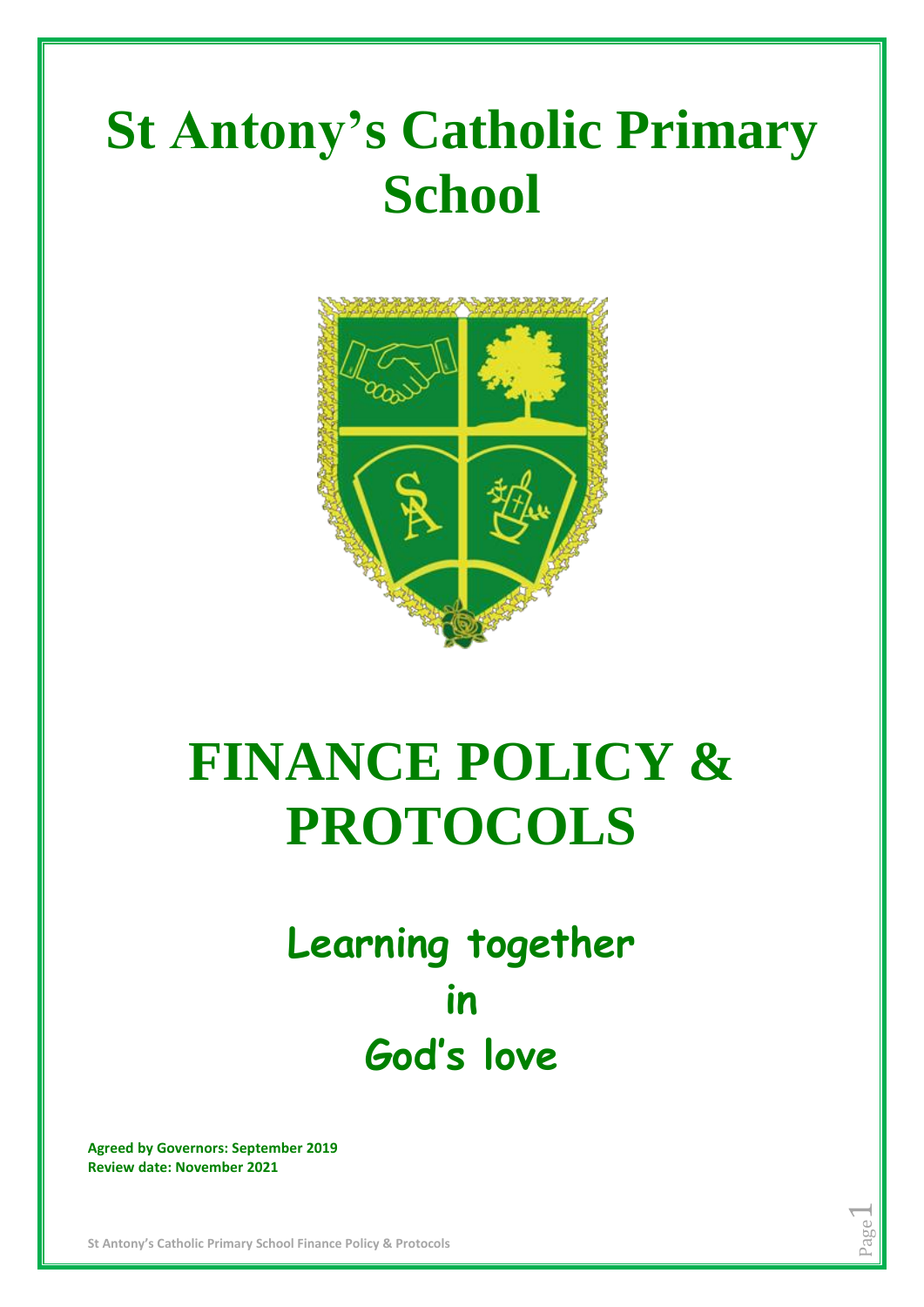### St. Antony's Catholic Primary School Finance Policy

#### **Our Mission Statement**



**At St. Antony's Catholic School we celebrate our special talents as children of God: We try to be like Jesus and always keep him in our hearts. We work together in our homes, school and parish to share our gifts and learn together. We understand that we are all different and we respect each other. We look after our world so that we may share it together in peace.**

> Page  $\mathrel{\sim}$

St Antony's Catholic Primary School is part of the multi-cultural London Borough of Newham. We value our Christian ethos and therefore respect the Cultures and Faiths of all.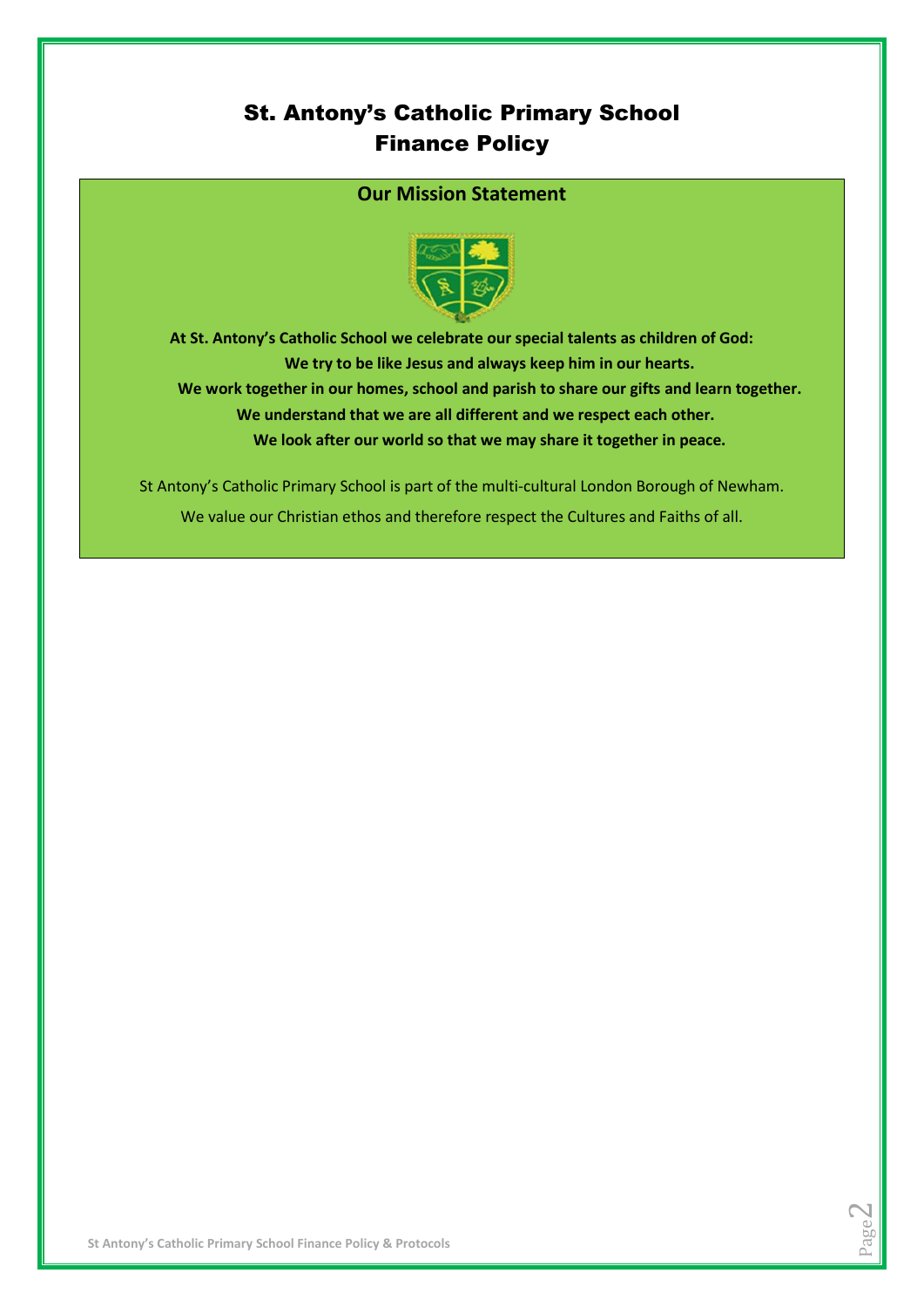#### Organisation of Responsibility and Accountability

#### The Governing Body

- Approves the annual budget
- Decides areas of delegated responsibility
- Keeps the mandate of the Local Management Scheme (Finance) Committee under review
- Monitors expenditure and financial outcomes
- Approves the school development plan (presented to Governors by HT)
- Ensure the school adheres to SFVS

#### Head Teacher

- Advises the Governors in budget planning
- Responsible for ensuring that LEA financial regulations are implemented as appropriate
- Regularly consults with SLT and Business Manager on the financial implications of the School Development/Improvement Plan (SDP/SIP/SEF)
- Monitors the effectiveness of accounting procedures and levels of expenditure each term
- Meets regularly with the Premises Manager
- Responds appropriately to the recommendations of auditory and/or DCFS Inspectors
- Is the only person in the school authorised to incur expenditure on behalf of the Governors.
- Is delegated to vire money to the limit agreed by the Virement Policy
- Meets regularly with the finance officer

#### Business Manager

- Provides administrative support for Governors , Head Teacher and designates
- Monitors and evaluates school admin, finance and health and safety procedures and identify risk areas
- Monitor school budgets and maintain accurate information
- Contribute to measurement, analysis and review of school performance including benchmarking information against other schools
- Has full oversight and management of premises and meets regularly with the Site Supervisor/Premises Manager
- To undertake effective procurement procedures to ensure value for money i.e. obtaining 3 quotes for any project over £5,000 and 5 quotes for any project over £10,000.
- Advises Head Teacher in financial requirements relating the premises
- Obtains quotations/estimates agreed with the Head Teacher
- Carries out a quality audit of the work done and approves payment

#### Finance Officer

- Implements LEA procedures for accounting
- Monitors expenditure of staff from their curriculum cost centres
- Implements school's internal financial policy
- Oversees accounting and banking of voluntary and other funds paid in and secured by the school
- Vires money between accounts on the instruction of the Head Teacher/Chair of government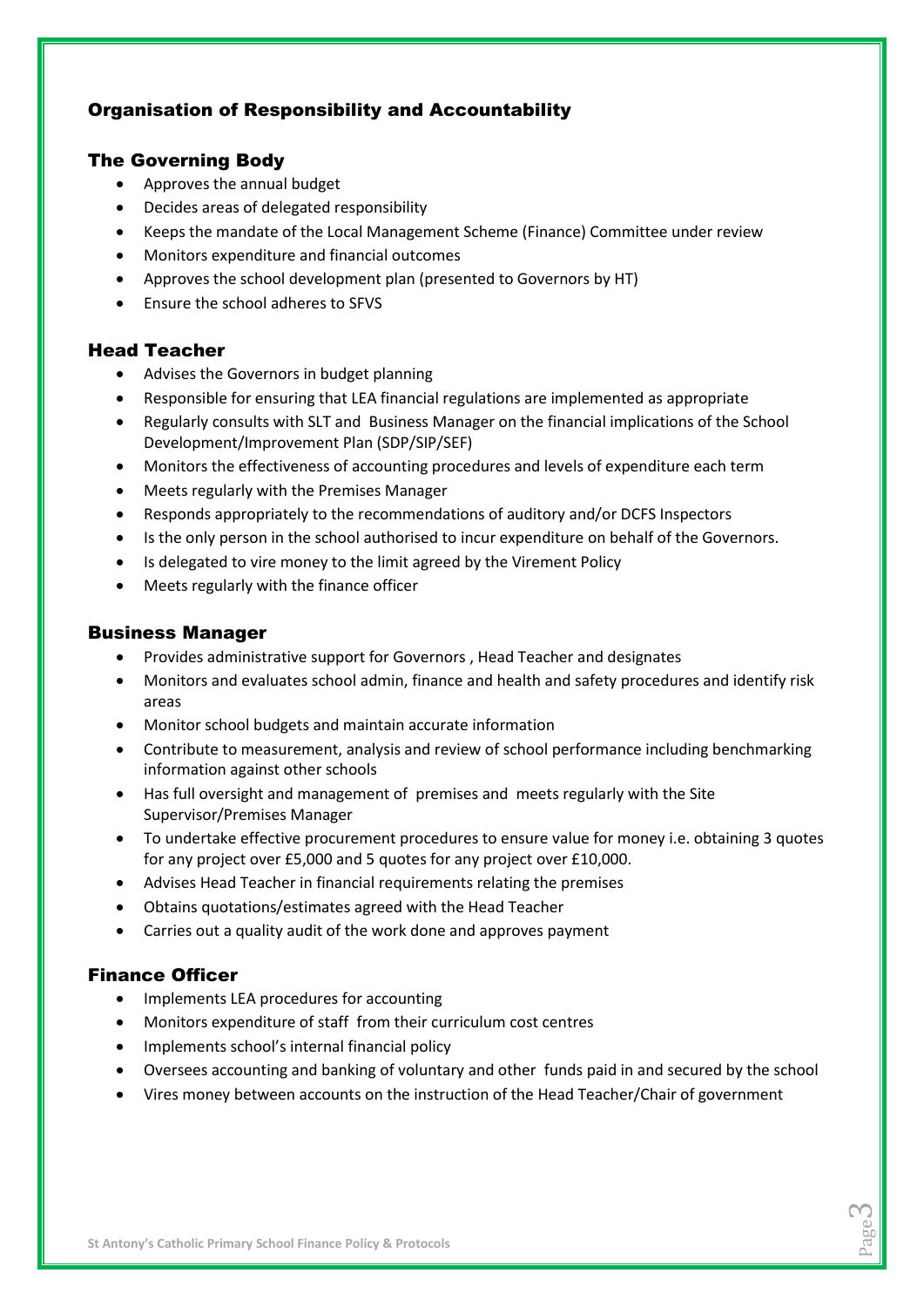#### School Bursar

- Attends school monthly to check items held on School Suspense Account
- Checks Budget Monitoring Report to ensure that cost centres are not overdrawn
- Check for ay discrepancies in personnel payments
- Complete outturn report forecasting for end of year
- Completes CFR report at end of year (Consistent Financial Reporting) that is reconcile school spending and income figures with those of the Local Authority

#### School Development Plan

This determines the allocation of relative findings in the school budget. The Governing Body approves the budget in March for the new financial year. Senior Management from the overall capitation budget determines the allocation of funding to individual departments, curriculum development needs, use of consumables, servicing requirements.

#### Internal Financial Control

- The SIMS system controls the school's financial procedures. The LEA monitors its operation. The school has an annual contract with the Sims Support personnel to enable it to function efficiently.
- The process of authorisation, certification and payment are assigned to separate members of staff
- All orders must be entered on SIMS and can only be authorised by the Head Teacher or the Finance **Officer**
- Premises staff informs the person responsible for deliveries. Delivery notes should be checked promptly against goods. The person concerned will be asked to certify invoices before payment is made.
- The Petty Cash reimbursements are kept to a minimum.

#### **Insurance**

The school is insured for Fire, all risks and personal liability with AIG Europe.

#### Data Protection

The LEA, who is responsible for its registration Under the Data Protection Act 1984 owns the ICL computer network in which the SIMS financial package is operated. Only authorised staff has access to the system.

#### **Purchasing**

- The major suppliers for stationery, equipment and general needs are: GLS and Viking. Book orders are normally placed with Scholastic or the Book People
- Orders are entered on SIMS only by the Finance Officers
- All orders must be authorised by the Head Teacher or Business Manager
- All purchase orders to be authorized and invoices to be certified by HT and 1 other signatory

#### **Personnel**

- All staff salaries are paid for by the Borough
- The Head Teacher is responsible for informing this department of all appointments, promotions, overtime, changes to contracts and terminations.
- An up to date list of all personnel employed at the school with their current grades is kept on file
- The Head checks the accuracy of personnel transactions and forecasts costings for each new financial year.
- Travel expenses are reimbursed for authorised staff journeys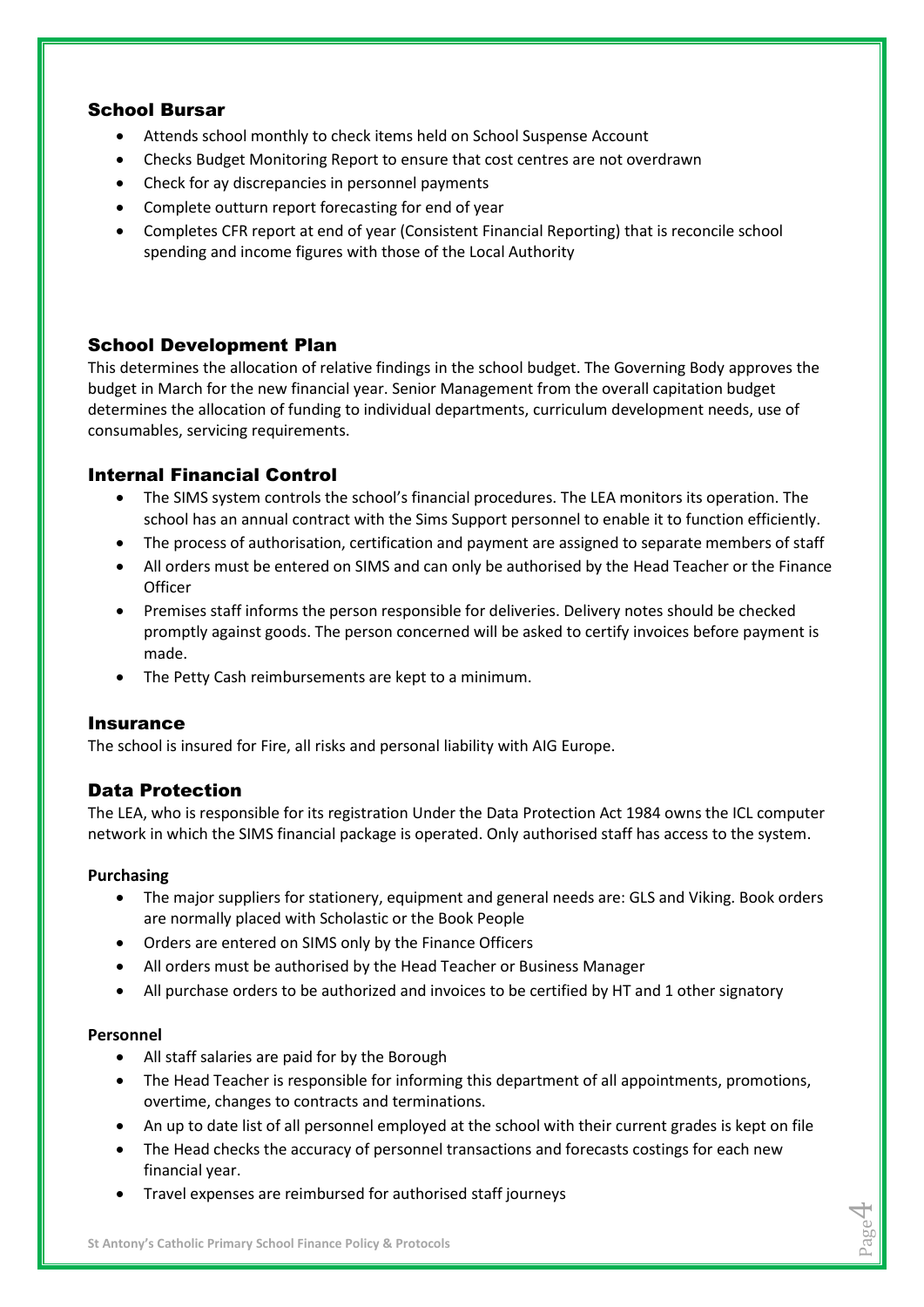Fees for inset consultants and visiting speakers will be paid by cheque from the school.

#### Security of Stock

- An inventory list is maintained by the school and a general check is taken every June/July.
- Where school property becomes obsolete or surplus to requirements the Head will authorise its disposal and inform the LEA.
- Only the Head, Business Manager and Finance Officers have access to the school safe.

#### Banking

- School funds are banked with Lloyds Bank.
- Two signatures are needed for a valid cheque. The authorised signatories are: Head, Deputy Head, Business Manager and Accounting Assistant
- Cash received by the school is banked by the finance officer/assistants
- Funds surplus to requirements are placed on deposit.

#### Additional Funds

School trips and all other payments should be placed in a sealed envelope and appropriately marked. This is handed to the Class teacher who ensures it is passed to the Accounting Assistant.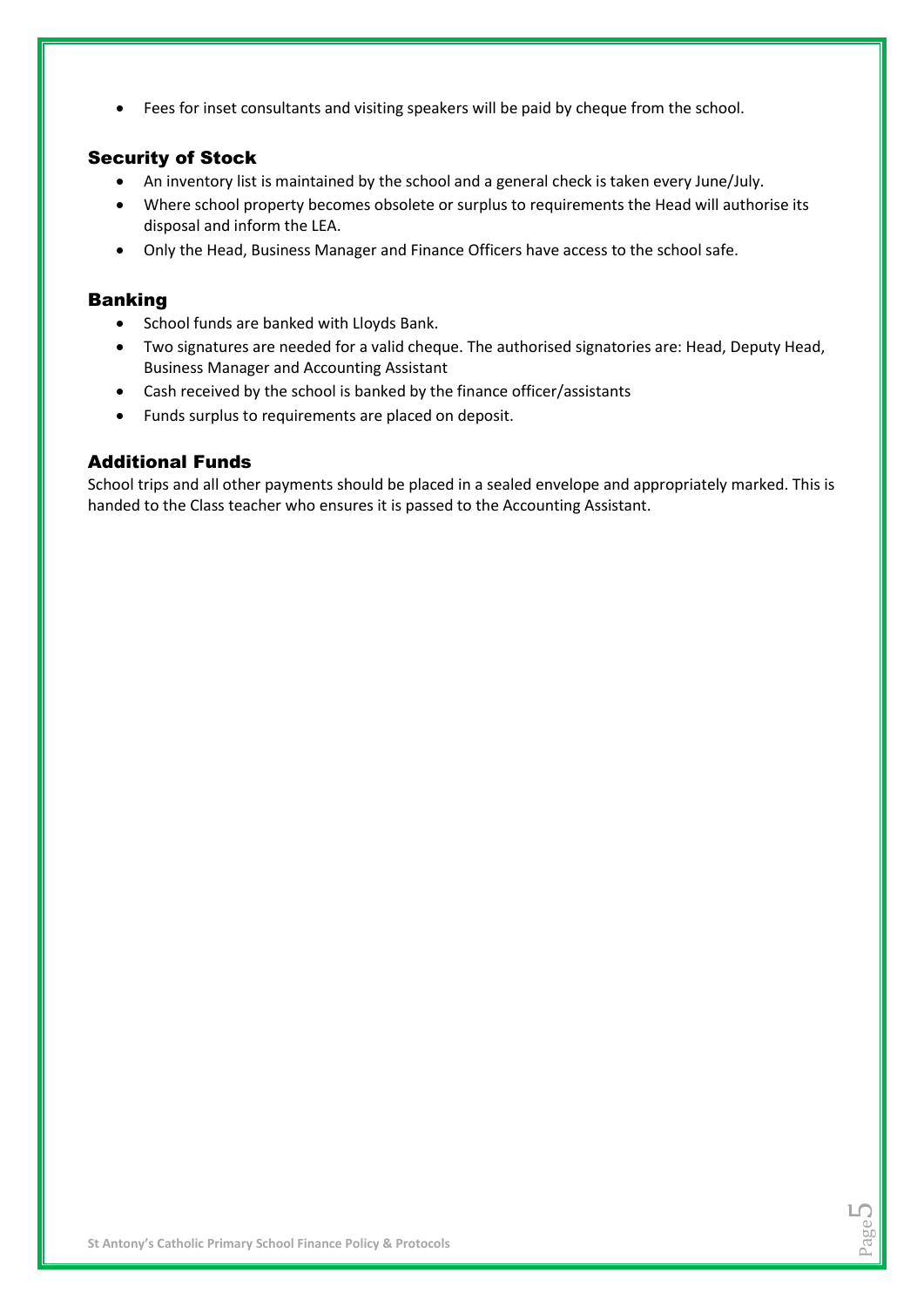#### **St. Antony's Catholic Primary School Finance Protocols**

#### **Background**

The Governing Body, the Head Teacher and the Senior Leadership Team believe that a clearly outlined system of policies will guarantee that each member of staff is aware of their role and responsibilities, is empowered by the high level of professionalism that is expected by them and is accountable for their decisions and actions.

#### Scheme of Delegation

The Governing Body delegates its responsibilities to the staff to manage the day to day financial activities of the School.

The scheme of delegation covers the following areas:

- Bank Cards, Cheque Signatories and Payments
- Staff Expenses for travel and costs incurred on school business
- Ordering and Receiving of Goods & Services
- Tendering Process
- Invoices
- Budget Virements and Adjustments
- Movement and Disposal of Assets

#### Bank Cards, Cheque Signatories and Payments

Cards:

- School bank cards should be held by the Head Teacher and by the 2 Assistant Head Teachers.
- The cards should bear the name of the card holders.
- The cards are the property of the school.
- A maximum purchase of £500 should be set up by the bank to monitor purchases per day
- Only the Head Teacher's card should be allowed for one time purchase of up to £2000 per transaction or per day
- No personal expenditure should be made from these cards and approval should be made before payment except on emergency cases
- The Finance Officer is responsible for providing the Head Teacher and the Finance & Premises Committee with the Card statements at the end of each term alongside a copy of the relevant Requisition Forms provided by the person requesting the payment and authorised by the Head Teacher.

#### Cheques:

In order to be processed, every payment, either by card or by cheque, requires the following documents:

- Requisition form prepared by the person requesting the purchase and approved by the Head Teacher;
- A copy of the invoice of the purchase.

Following the payment, the signatories of the cheque shall keep for future records a (photo) copy of the actual cheque and, in case of an online order, a copy of the online confirmation/receipt.

 All cheques issued for payments should be signed by at least two signatories. Either the Head Teacher/Assistant and/or finance staff. Preferable three signatories.

> Page  $\circ$

• There should be Levels of Authorisation for payments: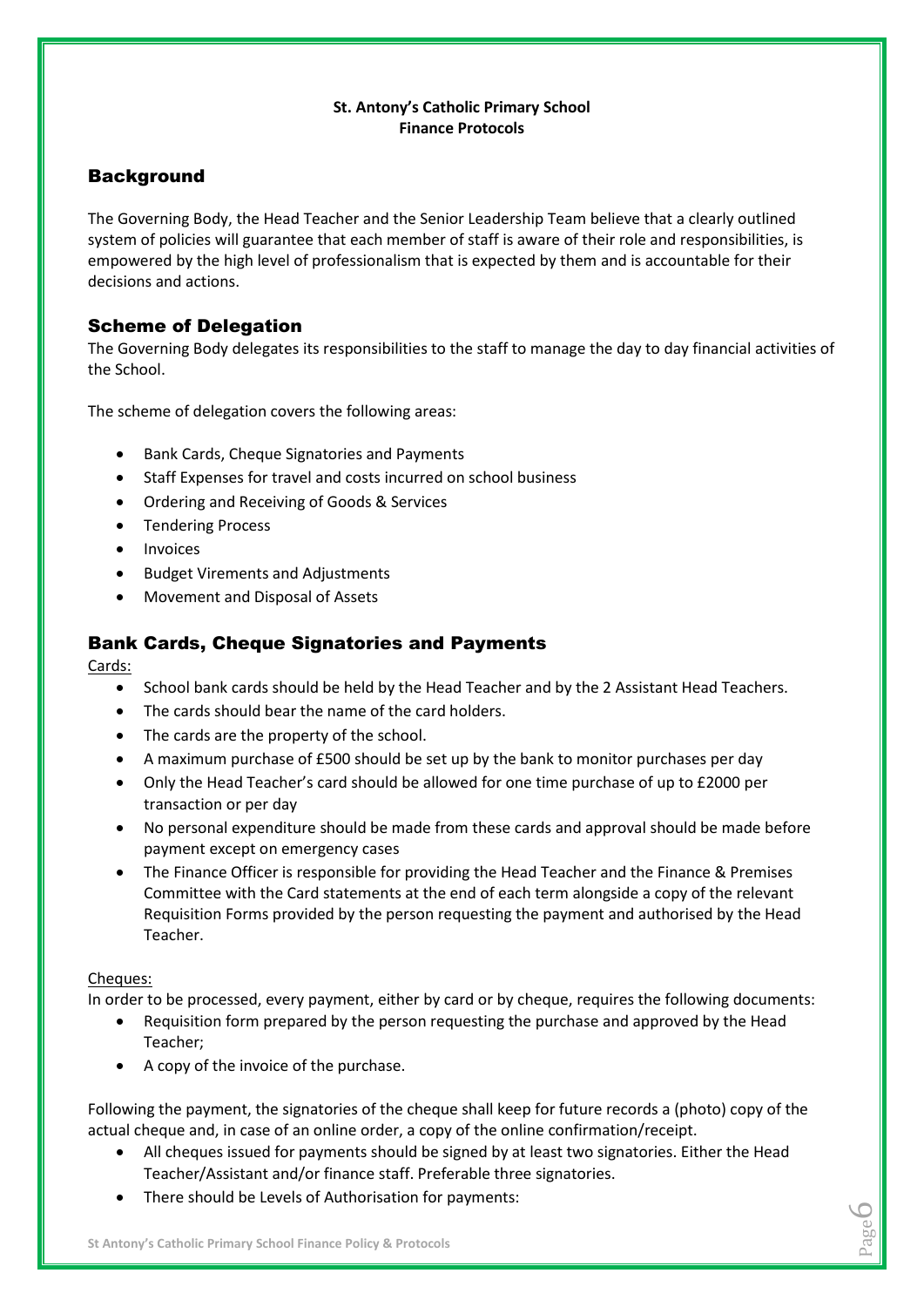- o Any amount up to £1,000 could be signed by an assistant Head Teacher and the finance assistant for payment.
- o Any amount above £1,000 but not more than £2,000 should need the signature of the 2 Assistant Head Teachers.
- o Any amount above £2,000 must be endorsed by the Head Teacher and any other signatory.
- Under no circumstance should a cheque be issued for payment without the signature of the Head Teacher or any of the assistants.
- Likewise, under no circumstance should a BAC payment be authorised without the initial authorisation of the Head Teacher or the assistants if they are above the authorised levels.
- With the coming in of Bank Account Credit (BAC) the school should consider the use of such effective and easier method of payment. But the levels of authorisation should be observed.

#### **Staff Expenses and Petty Cash**

The School has currently available a fund of £500 for small expenditures. This amount is split between a petty cash float of £150 and bank liquidity of £350 and it's controlled by the Finance Officer.

Petty Cash payments are restricted to incidental expenses of low value. The maximum sum paid in cash is £19.99.

Payments above this value are made by cheque.

#### Protocols:

- The School currently has an imprest of £500 in cash for small expenditures.
- This amount of £500 is kept by the school and should be replenished on monthly basis
- The imprest is kept and keys held by three staff members including the Head Teacher or an assistant Head Teacher
- The imprest is kept by the assistant finance office (least officer in the finance department)
- A petty cash voucher for petty cash claims should be filled and signed by claimants and approved by their phase leaders (if the total amount is less than £20) or by the Head Teacher (for any amount above £20)
- All expenses claims require a Requisition Form to be completed by the Claimant and approved by the Head Teacher in order to be paid.
- Whenever possible, it is advised that staff secures approval from the Head Teacher prior to incur in a cost. In this way the Finance Officer can guarantee that enough liquidity is available at any time and avoid delay in payments.
- However in the event a member of staff incurs into an inevitable cost which hasn't been approved in advance, the Head Teacher will be able to approve it retrospectively, upon receipt of a Requisition Form, at her discretion.
- At the end of every month, the petty cash holder would render account of the money held over the period to the finance officer and the Head Teacher
- When reimbursed, the vouchers and invoices are given to the finance officer for entry into the school accounts
- On the First day of every month, the total amount spent during the previous month should be reimbursed to the petty cash to come back to £500
- If at any time the imprest/petty cash falls to below £100 an arrangement should be made for petty cash account to be rendered to the finance officer and the Head Teacher for cash replenishment
- On the last day of the school session before vacation, any cash balance in the petty cash should be deposited at the bank and the deposit slip entered into record as "cash to bank"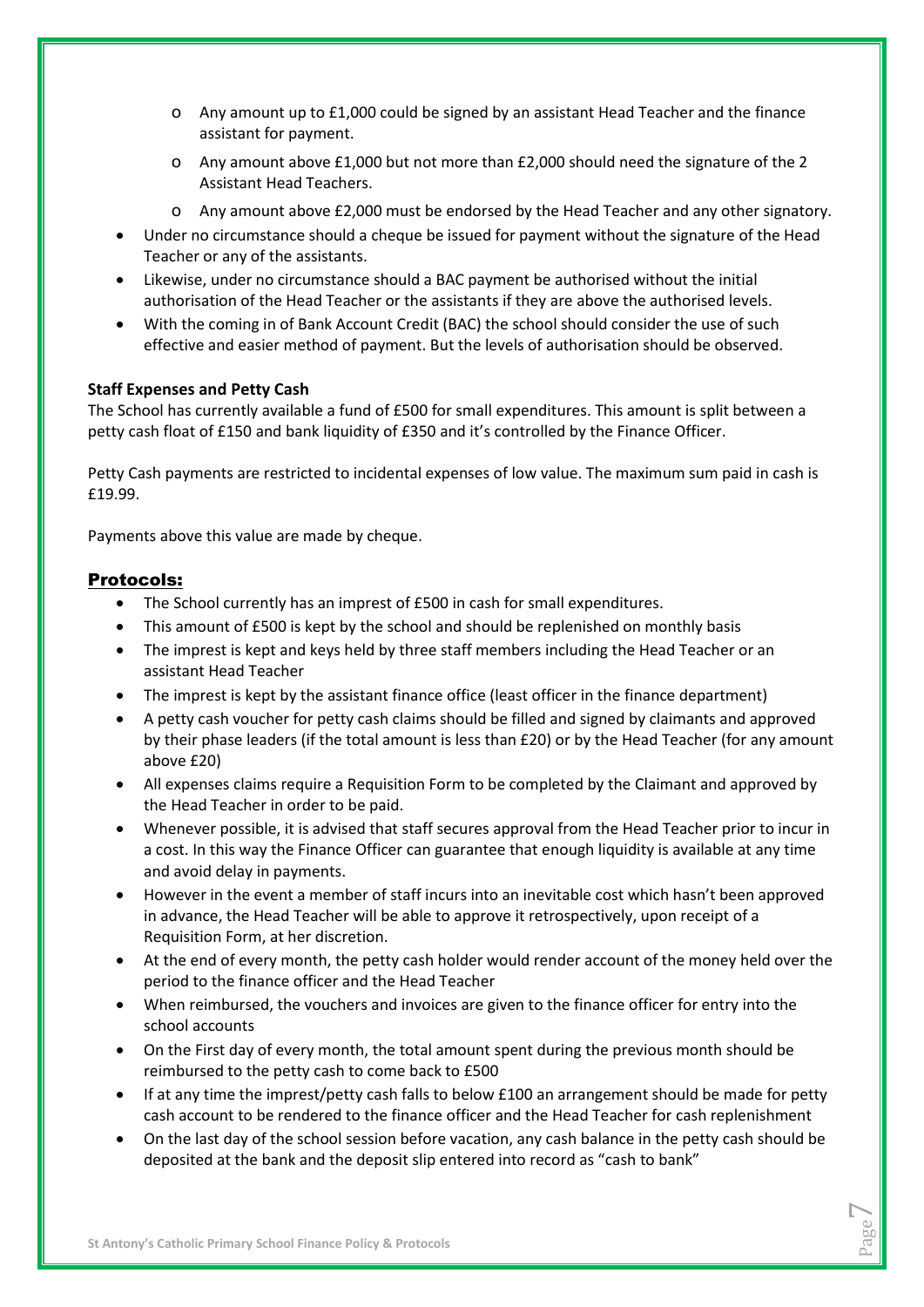- Before the petty cash balance is deposited on the last day of any school session, the last petty cash account should be rendered and any cash balance checked before the bank deposit made
- On the first day of school re-opening, the imprest is filled to its value of £500

#### Deadline of 'out of pocket' re-payment

- First deadline 7th of every month
- Second deadline 25th of every month

Staff claiming expenses genuinely made in the interest of the school should be reimbursed within one week from the deadlines set. Claims should not exceed one week unless an unforeseen circumstance arises Any amount exceeding £50 must be paid by issuing cheque or with BAC

#### Business travel

- If the expense is related to travel undertaken for job related purposes, members of staff are encourage to use the school oysters when possible.
- All transport related expenses (such as travelling by public transport, cab/taxi, or similar) will be recorded in a spreadsheet by the finance officer / admin support staff.
- Such database shall be kept up to date for tax audit purposes.

#### **Ordering and Receiving of Goods & Services**

Ordering:

- Ordering of any asset or major item or services should be requested by either a teacher/department through the requisition process
- Written authorisation by the head of the Department / Phase Leader
- All orders should be sent to the admin for procurement
- The admin staff in charge of orders should invite quotations from at least three (3) suppliers and compare the best three (3) of them for value for money (quality and price)
- Orders should be placed for the best interest of the school and must be signed off by the Head Teacher prior to the purchase and then passed onto the Finance Officer to order
- All purchase order forms to be authorized before any order can be placed
- Invoices to be certified by HT and 1 other signatory for purposes of reconciliation

The table below shows the Phase Leaders and Subject Leads who are able to approve the orders (Subject to Head Teacher's final approval)

| <b>POSITION</b>              | <b>DEPARTMENT</b>       | <b>BUDGET</b> |
|------------------------------|-------------------------|---------------|
| <b>Head Teacher</b>          | All                     |               |
| Head Teacher                 | Assessment              | £3,000        |
| Design & Art Co-ordinator    | Display & Arts          | £10,000       |
| Performing Arts Co-ordinator | <b>Performing Arts</b>  | £2,000        |
| Maths Co-ordinator           | Maths                   | £5,000        |
| Inclusion Co-ordinator       | <b>SEN</b>              | £5,000        |
| Literacy                     | English                 | £9,000        |
| Science                      | Science                 | £5,000        |
| Performing Arts Co-ordinator | Music                   | £3,500        |
| PE Co-ordinator              | P.E.                    | £6,000        |
| RE Co-ordinator/SMSC         | R.E.                    | £6,000        |
| <b>ICT Co-ordinator</b>      | ICT                     | £42,000       |
| <b>Phonics Co-ordinator</b>  | <b>Foundation Stage</b> | £4,000        |
| Humanities Co-ordinator      | History                 | £2,000        |

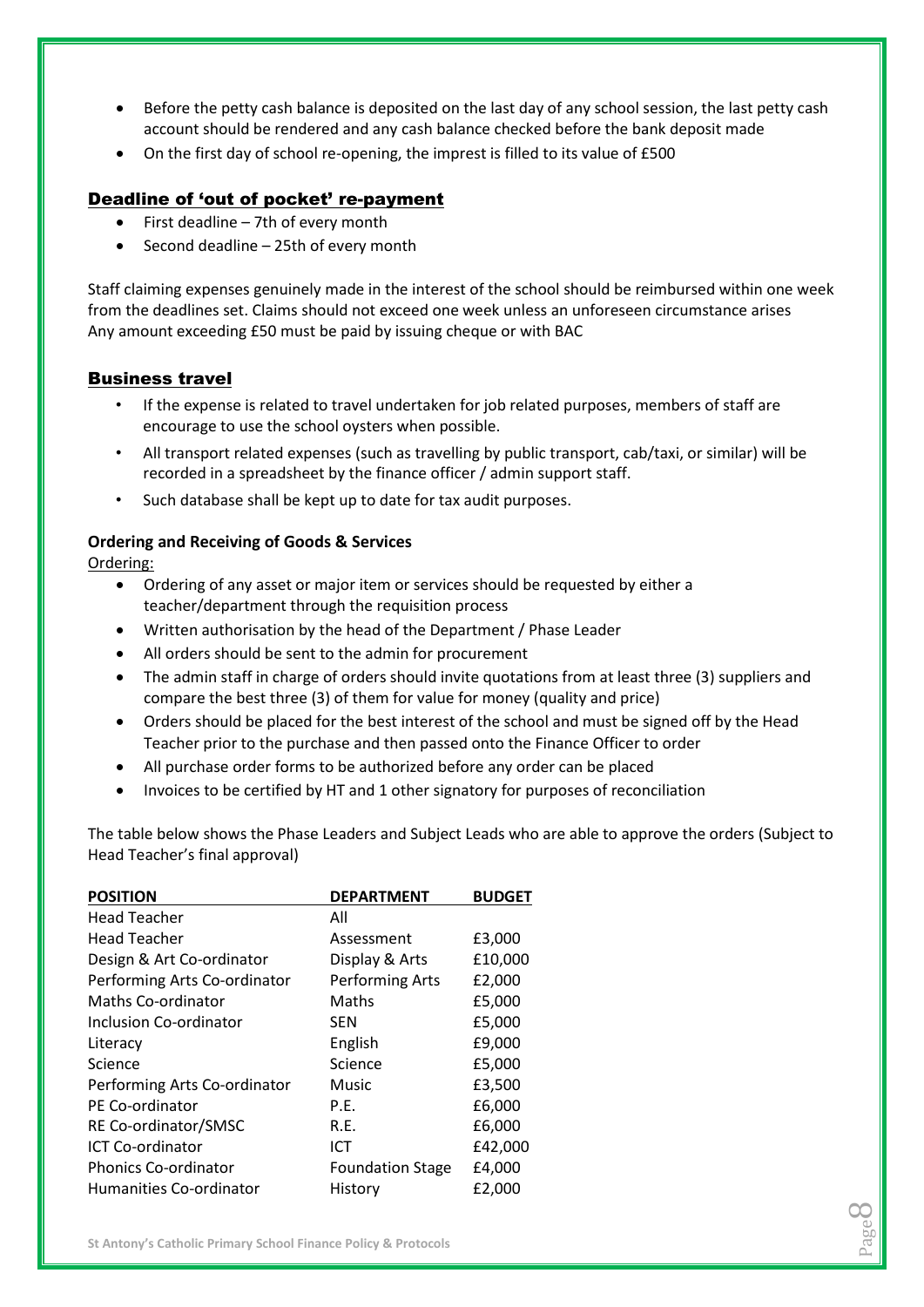| Humanities Co-ordinator        | <b>SMSC</b> | £2.000 |
|--------------------------------|-------------|--------|
| Languages Co-ordinator         | MFL         | £1.000 |
| <b>Humanities Co-ordinator</b> | Geography   | £2.000 |

#### Receiving Goods:

- A designated staff, the school's Receptionist, should receive and sign
- In her absence, the Assistant Finance Officer should sign
- Check the delivery note with the items before signing
- Within 24 hours, the responsible staff should check the quality of the goods or asset
- Note any discrepancies and defects
- Signs it if satisfied
- Ensures the goods or order are sent to the right place in the school
- Be recorded, if any, for receipt

#### Building work

#### The Approval Process

Any major maintenance or improvement job should be approved by the Governing Body according to the following criteria:

- It shows a clear improvement in pupils' wellbeing or prevent (fix) a safeguarding issue; and/or
- It contributes to a better quality of teaching and improve pupils' learning experience; and/or
- It is a cost efficient work and will save money for the school in the long term; AND
- It follows the vision that the Head Teacher and Governors have outlined in the School Development Plan.

The Head Teacher submits the proposed building work firstly to the Premises Committee, to approve the project and the timeline.

Secondly, the proposed building work is passed to the Finance Committee, to approve the cost within the constraint of the school budget.

As the finale stage, the whole Governing Body approve the proposed building work, the project, the costs and the timeline.

#### The Tendering Process

The school administers the tendering process through an SLA with Munday & Cramer.

They are responsible from procuring and vetting the minimum required numbers of tenders or quotations (as outlined below) from appropriate contractors, before they are submitted to the Governing Body for the final evaluation based on criteria of quality and cost efficiency.

The minimum required numbers of tenders are:

- Below £5,000, at least 3 written quotations should be obtained for all orders to identify the best sources of the service(s).
- Above £5,000 and up to £100,000, three written quotations should be submitted in writing by a specified date and based on a written specification and evaluation criteria;
- Over £100,000, five written quotations should be submitted in writing by a specified date and based on a written specification and evaluation criteria.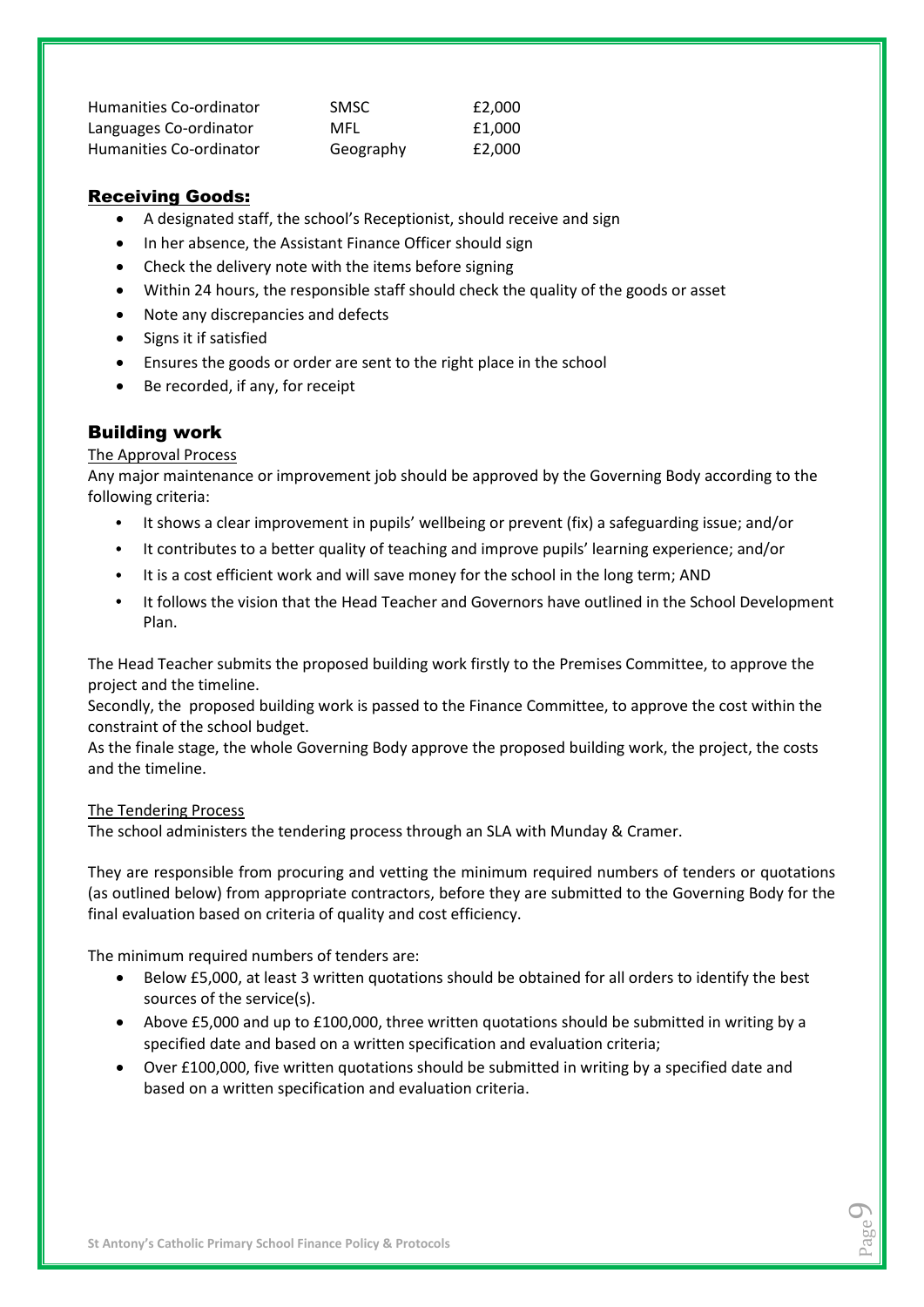#### Invoices

- The Finance Officer shall provide a list of the School's suppliers to the Head Teacher and the Finance & Premises Committee, so that all payments can be planned in advance and included in the annual Budget.
- Furthermore, this practice will avoid redundancy in the services the School receives by multiple companies and ultimately will reduce the overall number of providers and the admin staff's workload.
- All suppliers' invoices to the school must be accompanied by purchases order authorised by the school's Procurement Officer and Delivery Note from the supplier indicating that the goods or assets have been received by the school with a staff signature and name on the delivery note.
- Invoices should be submitted to the Head Teacher or an assistant Head Teacher in the absence of the head teacher for approval before payment
- BAC is to be used, it should be approved first by the Head Teacher or any of the assistants before the BAC is carried out
- No supplier invoice should be input into school accounts without the authorisation of either the Head Teacher or any of the assistants in the absence of the head teacher.
- No one person can order Good / Services and sign the cheque for the payment of that order.
- The payment of the invoices is in accordance with the cheque signatory limits.

#### Budget Virements and Adjustments

- Budgets are made according to our previous expenditure and an additional adjustments for inflation
- If any virement is needed, the Finance and Premises Committee should be consulted and meeting be arranged for that purpose
- Any virement considered by the Finance and Premises Committee should be approved by the full governing body before implementation.
- Special cases can be granted if the finance and premises committee approves a virement and there is not possibility for the full governors meeting to be held but the expenditure needs to be made urgently, especially during vacations

#### Budget Deficit And Profit

The school budget for every financial year must be approved by the Governing Body and forwarded to the LA before the end of June.

The school is allowed to carry forward from one financial year to the next any shortfall in expenditure relative to the school's budget share for the year plus/minus any balance brought forward from the previous year.

- If the budget brought forward exceeds 5% of the school's budget share, the Governing Body is required to report to the LA on the use which the school intends to make of that balance.
- If the budget brought forward is in deficit in excess of 2% of the budget share, the school is required to submit a recovery plan detailing savings, efficiency gains and/or increases in income with implementation dates; a breakdown of income budgets with sources of income and timetable for the collection of income; the school's management procedures for authorising expenditure and its financial monitoring and control system.

#### **Usage of School's Property outside the School's Premises and Returning of it and use of School's premises**

The School is an active part of the Community and as such some of its assets or its premises may be used for activities outside of the School's premises. Some of these activities may be organised by the Church or by members of staff.

Page $10$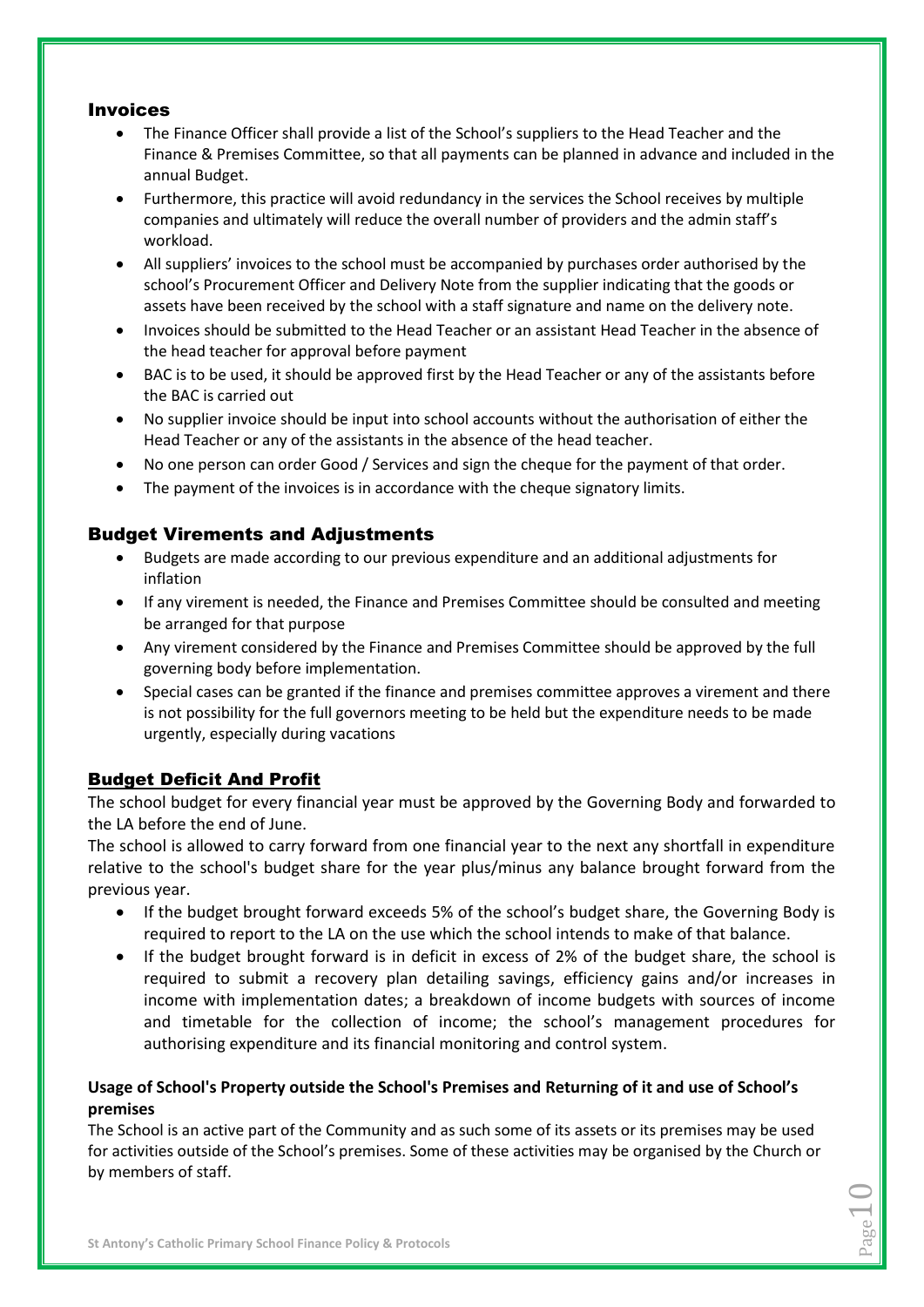#### Usage of Property

Members of staff moving the School's Assets may be asked for a deposit against breakage for certain items. The Church will be exempt from paying a deposit.

Members of staff are allowed to use school property outside the school as usual; however, care must be taken to ensure their security and proper use.

The Head Teacher must be informed and must approve each time any asset is moved outside the school. A member of staff must be available to log in the Assets Register what items are moved from the premises and log out when they are returned.

Staff must return all school property in their care when leaving the school, i.e., upon resigning or transfer or on long leave.

All school properties must be returned on the last day of the school before holidays

#### Use of Premises

Members of staff or of the Community can hire the hall or other rooms (i.e. to teach lessons (one to one, small group or whole class/Bible study/First Communion or Confirmation celebrations), provided that this doesn't have a detrimental impact to the day-to-day activities of the school.

The person(s) hiring the location must obtain written approval by the Head Teacher, upon providing detailed information of the reason of hiring, time of hiring and people attending the event (within reason), and must follow the dedicated Policy for hiring the premises.

#### Disposal of Assets

If school property becomes obsolete it should be disposed of as follows:

- Phase/Curriculum Area Leader should inform the Head Teacher or the Assistant Head Teacher in the absence of the head teacher of the asset in question.
- The Head Teacher and the phase/curriculum leader(s) responsible for the item should decide if the asset is no longer needed/obsolete and instruct the appointed Disposal Officer (Mary Marson or designate) to dispose of the item safely.
- When disposing of assets, every effort should be made to seek a residual value for the items and or to 'up-cycle'/donate to needy causes as well as be mindful of preserving the environment with the disposals.
- In regards to the disposal of ICT equipment which is deemed unusable in a safe and satisfactory way, the ICT coordinator is responsible for recording the disposal in the asset register, to remove all software (and if possible to re-assign the licensed software to another terminal), to delete all personal data, to ensure that the school receives an end of life certificate.
- The school will use a third party organisation recognised by the Borough which will guarantee that all data is completely wiped out and deleted from the item and will provide a certification of the disposal clearly outlining the item disposed, the date/time, the way of the disposal (i.e. waste or transfer).

### Supporting Documents

- A. Governors' Charging and Remissions Policy
- B. Virement Policy
- C. Pay Policy
- D. Letting Policy